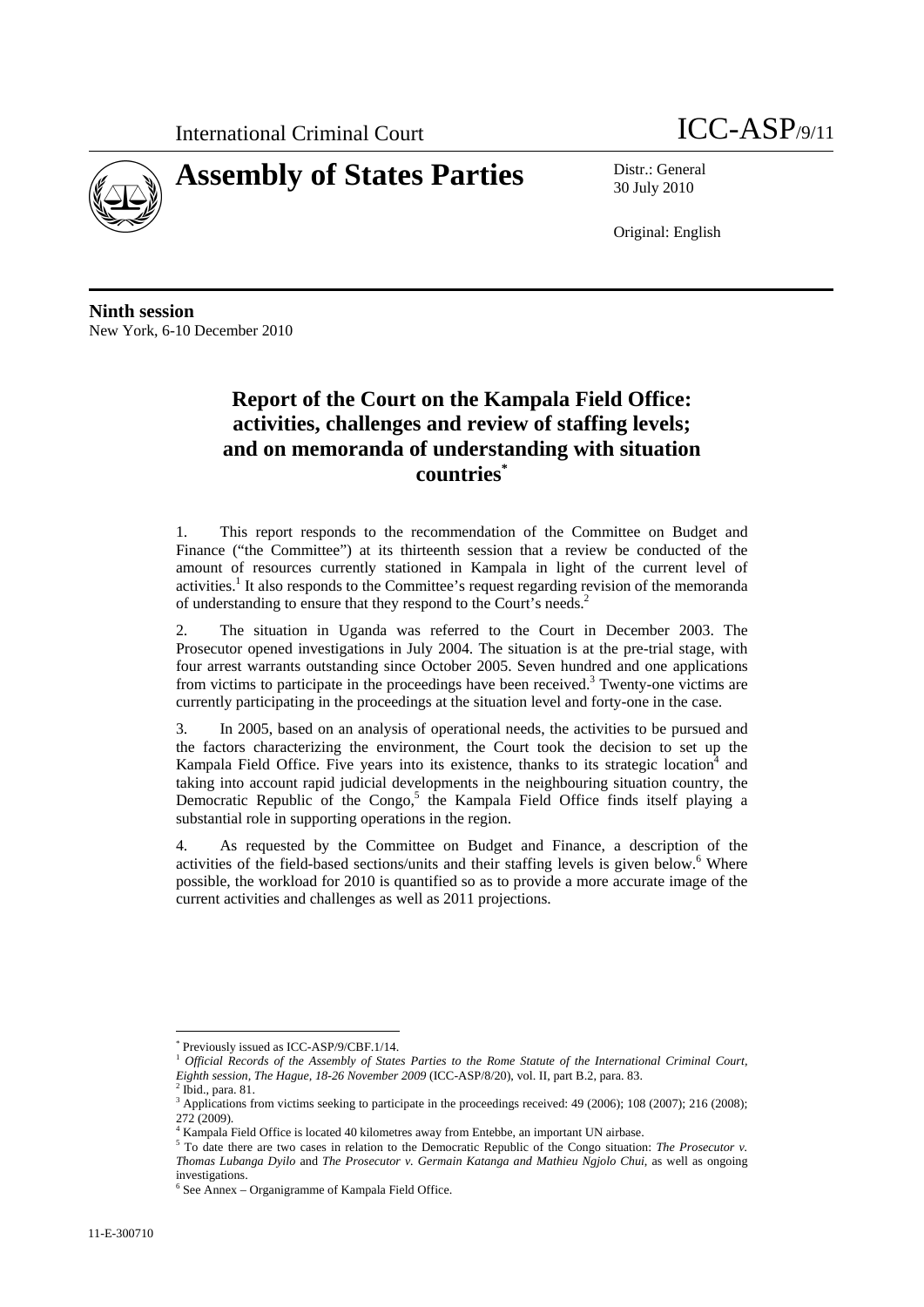# **I. Activities and staffing**

## **A. Office of the Prosecutor**

5. For 2010 the Office of the Prosecutor has indicated that it will maintain the current level of activities in the country. For 2011, it is foreseen that 36 external missions and 24 internal missions will be carried out in relation to the Uganda situation as well as other active cases and situations. Two permanent staff members (one P-3 and one G-6) will continue to be deployed in the Field Office, while one G5 staff member is already redeployed to other areas in light of the changed operational needs and mission support for different situations. The Office will continue to rely on the resources of the Field Office.

## **B. Registry**

6. There are seven functional units of the Registry in the Kampala Field Office. Additionally, the Registry provides support and assistance to the field-based staff of the Office of the Prosecutor and the Trust Fund for Victims, as well as to missions undertaken from Headquarters and internal missions.

## **1. Victims and Witnesses Unit (VWU)**

### **(a) Activities**

7. The focus of the field-based staff of this Unit relates to protection and support measures for witnesses. These witnesses are related to the current case, *The Prosecutor v. Joseph Kony, Vincent Otti, Okot Odhiambo and Dominic Ongwen*. However, these activities of staff are also extended to include witnesses in other active situations. In relation to the two ongoing cases in the situation of the Democratic Republic of the Congo, support and assistance has involved escort activities and implementation of protective and support measures for witnesses of both the Office of the Prosecutor and Defence teams before and after their testimony in The Hague. The Associate Protection Officer has also performed duties in relation to the situation in the Central African Republic.

8. Effective protection of the individuals mentioned above inter alia entails activation of the Initial Response System (IRS). This system was set up at the request of the Office of the Prosecutor. Up until the end of 2009, the Office of the Prosecutor requested the Victims and Witnesses Unit to maintain an Initial Response System in 4 areas of Uganda covering 11 towns which requires to be tested twice a year. Recently the Office of the Prosecutor has informed VWU of its decision to cancel the maintenance from 2010 onwards in light of the updated risk assessment. VWU is currently assessing this request and the impact on the workload and its resources in the field.

9. Other witnesses, who are not in the ICC Protection Programme, have been referred by the Office of the Prosecutor for medical and psychosocial support services.

10. The Ugandan Police Force assists with the implementation of the Immediate Response System. The effective maintenance of the system requires training of the local police, regular contact with local authorities and frequent testing of its efficacy and responsiveness.

11. Other activities include medical, psychosocial support and protection of witnesses in all active situations, and are expected to continue throughout 2010 and 2011 in accordance with the requirements of the Office of the Prosecutor and the Defence teams.<sup>7</sup>

 $\overline{a}$ 

<sup>&</sup>lt;sup>7</sup> In 2009, 20 missions over 86 days were conducted in Uganda. Approximately 30 external missions and 25 internal missions are expected to be undertaken in 2010. Eight external missions have been conducted to date.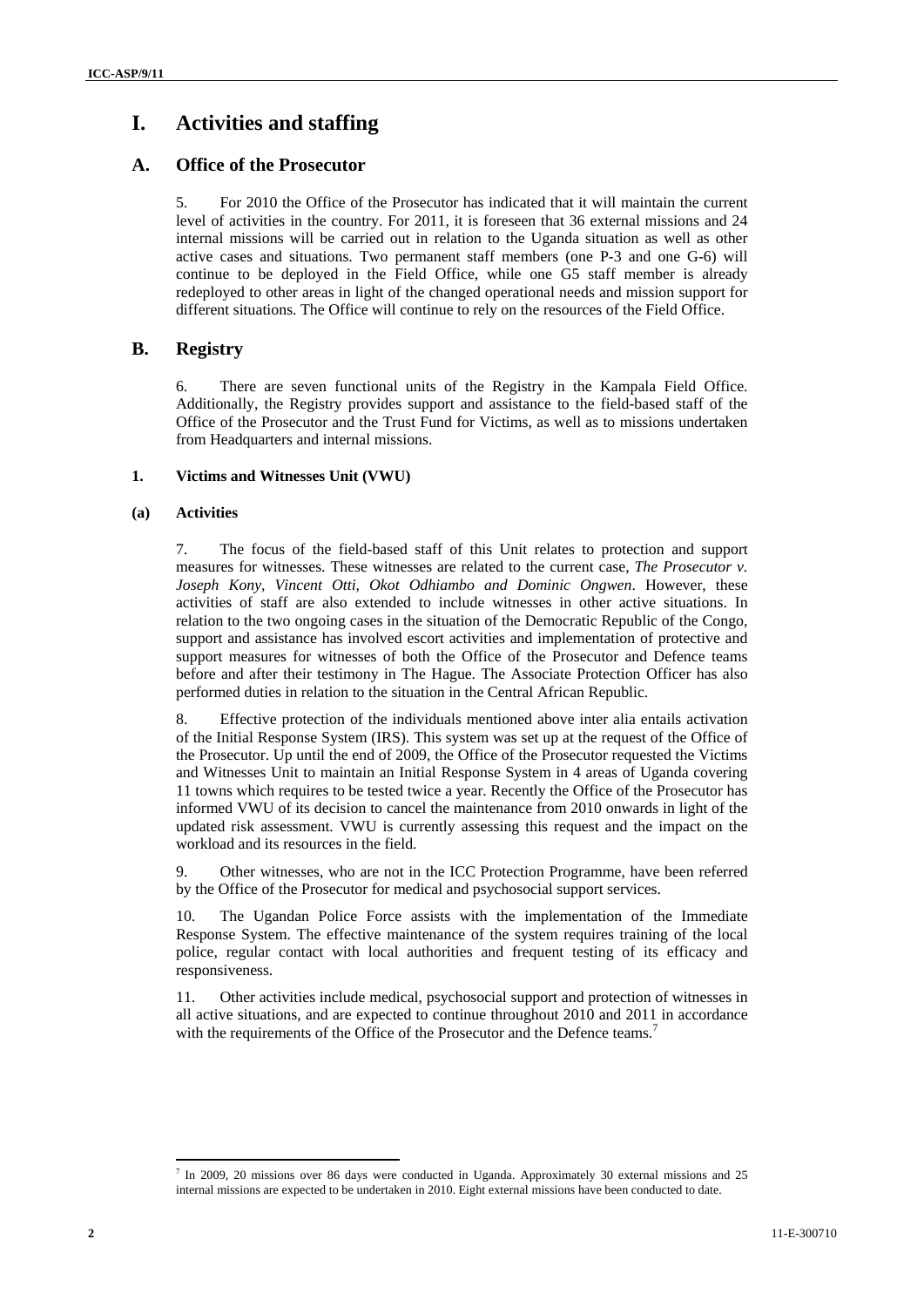#### **(b) Staffing**

12. The VWU field-based staff consists of one Field Witness Officer (FWO) P-3, one Associate Protection Officer (APO) P-2, three Field Protection and Operations Assistants (FPOA) G-5 and one Field Support Assistant (FSA) G-5.

#### **2. Victims Participation and Reparation Section (VPRS)**

#### **(a) Activities**

13. Although the arrest warrants have not been executed, a significant number of victims have exercised their right to apply for leave to participate in proceedings, and many of these applications remain pending before the Court for various reasons, including the difficulties many applicants face in producing proof of identity documents, the lack of capacity of intermediaries, and mobility of communities. A further factor is that, due to the evolution in attitudes towards the Court, it has taken a longer time in Uganda than in other situations to identify and train intermediaries in some areas, with the result that communities of victims who may be connected with the case have not yet been reached. The Registry's strategy for Uganda over the coming two years needs to take account of these factors, and to recognize that it will still take time to enable the victims who have already approached the Court to have their applications fully dealt with, to ensure that at least victims who may be linked to the case have the opportunity to apply to participate in the proceedings, and to prepare and implement an appropriate strategy for scaling down or closing the field presence there.

14. It should be noted that the victims are dispersed in the northern part of the country, in various towns and villages, and can only be reached by travelling long distances.<sup>8</sup> There remain a significant number of victims who have been granted the right to participate in the proceedings relating to the case or the situation.<sup>9</sup>

15. The following activities are to be pursued during 2010 and 2011:

(a) Implement orders of the Pre-Trial Chamber directed at VPRS, such as to inform victims, enable victims to submit observations, seek further information from victims and organize the legal representations for victims who have been granted the right to participate in the proceedings relating to the case or the situation;

(b) Inform victims/applicants and local intermediaries about developments in the proceedings and relevant jurisprudence affecting them, including decisions relating to victim applications for participation, and proceedings in which victims may give their views (such as the proceedings regarding admissibility in late  $2008$ );<sup>10</sup>

(c) Hold individual meetings with victims who have applied to participate in the proceedings, in order to acknowledge receipt of their application, ensure that they understand the process of participation, obtain follow-up information, assist regarding legal representation and inform them of developments in the proceedings;

Maintain ongoing relations with existing intermediaries and continue to identify and train intermediaries who have contact with victims, focusing on areas listed on the warrant of arrest where there are no trained intermediaries, in order to ensure that victims in those areas have the opportunity to apply to participate in relation to the case;

(e) Engage with the Ugandan legal profession to support Registry efforts to promote the list of counsel and to contribute to training activities, in partnership with other legal organizations on international criminal law, focusing on lawyers from northern Uganda.

 $\overline{a}$ 

<sup>&</sup>lt;sup>8</sup> Two external missions and eight internal missions (one per month) to areas throughout northern Uganda are envisaged for 2010.

<sup>&</sup>lt;sup>9</sup> 701 applications from victims/groups of victims have been received to date. 21 have been authorized to participate in the proceedings at the situation level and 41 at the case level: *The Prosecutor v. Joseph Kony, Vincent Otti, Okot Odhiambo and Dominic Ongwen.* 

 $10$  There are a number of pending applications for participation to be dealt with by the Registry and Chambers.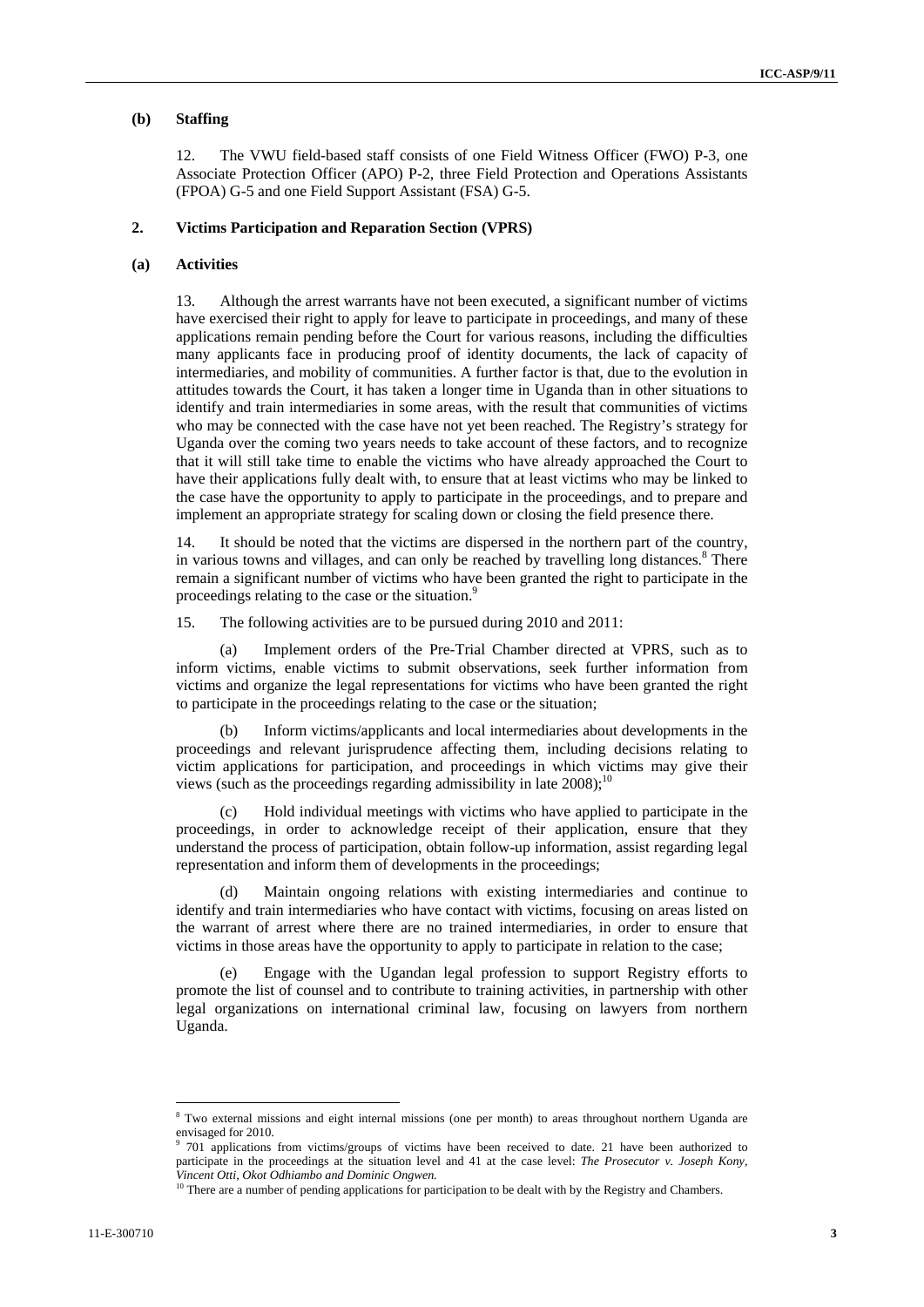(f) Support VPRS activities related to the situation in Kenya until a decision is made by the Pre-Trial Chamber on whether to authorize an investigation. If an investigation is authorized, support the commencement of activities in Kenya.

(g) Support VPRS field missions to eastern Congo related to the ongoing trials of T. Lubanga and G. Katanga and M. Ngdjolo-Chui.

#### **(b) Staffing**

16. Current staffing level of VPRS: one Field Officer P-2 (also covers Darfur situation) and one Field Assistant G-4. As an efficiency measure, the Field Officer has been recruited with the necessary skills and capacities to cover two situations (Uganda and Darfur/Sudan). Additionally, the work currently undertaken in Kenya pursuant to the Pre-Trial Chamber order has benefited from the support of the Field Assistant deployed on short-term missions.

#### **3. Public Information and Documentation Section**

#### **(a) Activities**

17. In 2010 and 2011 outreach and public information activities conducted by a team based in Kampala will aim at increasing the understanding of the Court as a judicial institution and engage the affected communities. During interactive sessions to engage key target groups, and through radio and television talk shows, the ICC mandate, the crimes under its jurisdiction, complementarity and related issues, and activities in Uganda will be discussed. The plan involves war-affected communities, both at grassroots and through their leaders, civil society organizations, women groups, school and universities, legal practitioners and journalists.<sup>11</sup>

18. The implementation of the plan for outreach and public information will require travel to areas located in the northern part of the country, such as the Acholi, Teso, Lango and Madi regions. The results of the effective Outreach Programme undertaken in the past year are summarized in the 2009 Outreach Report.12 The Review Conference, scheduled to take place in Kampala from 31 May to 11 June 2010, represents an important moment for the outreach programme in the country. A number of outreach activities will be organized before, during and after the Review Conference.

19. Due to the non-execution for almost five years of the outstanding arrest warrants, the main challenge for the outreach programme will remain to keep the population engaged, avoid the feeling that the ICC is abandoning the victims awaiting justice and continue to make justice relevant and meaningful to the affected communities.

20. Depending on judicial developments in relation to the situation in Kenya, the Uganda- based outreach team will support outreach activities in relation to this potential new situation.

#### **(b) Staffing**

 $\overline{a}$ 

21. The 2010 staffing level includes one Field Outreach Coordinator P-2, two Field Outreach Assistants G-5, and one Field Administrative Assistant G-4. As an efficiency measure, the Field Senior Outreach Assistant position was deployed to the outreach team based in the Central African Republic to reinforce outreach efforts in the *The Prosecutor v. Jean-Pierre Bemba Gombo*, where the trial had been scheduled to start on 27 April 2010.<sup>14</sup> Moreover, should the Pre-trial Chamber II authorize the opening of an investigation in the

<sup>&</sup>lt;sup>11</sup> 81 outreach activities are planned to take place in Uganda in 2010, including those related to the Review Conference.

<sup>12 2009</sup> Outreach Report: http://www.icc-cpi.int.

<sup>&</sup>lt;sup>13</sup> 403 outreach activities as follows have been organized since the opening of the Uganda situation: 9 (2006), 46 (2007), 175 (2008), 173 (2009).

<sup>&</sup>lt;sup>14</sup> On 8 March 2010 Trial Chamber III postponed the trial pending a decision on the Defence's challenge to the admissibility of the ICC proceedings.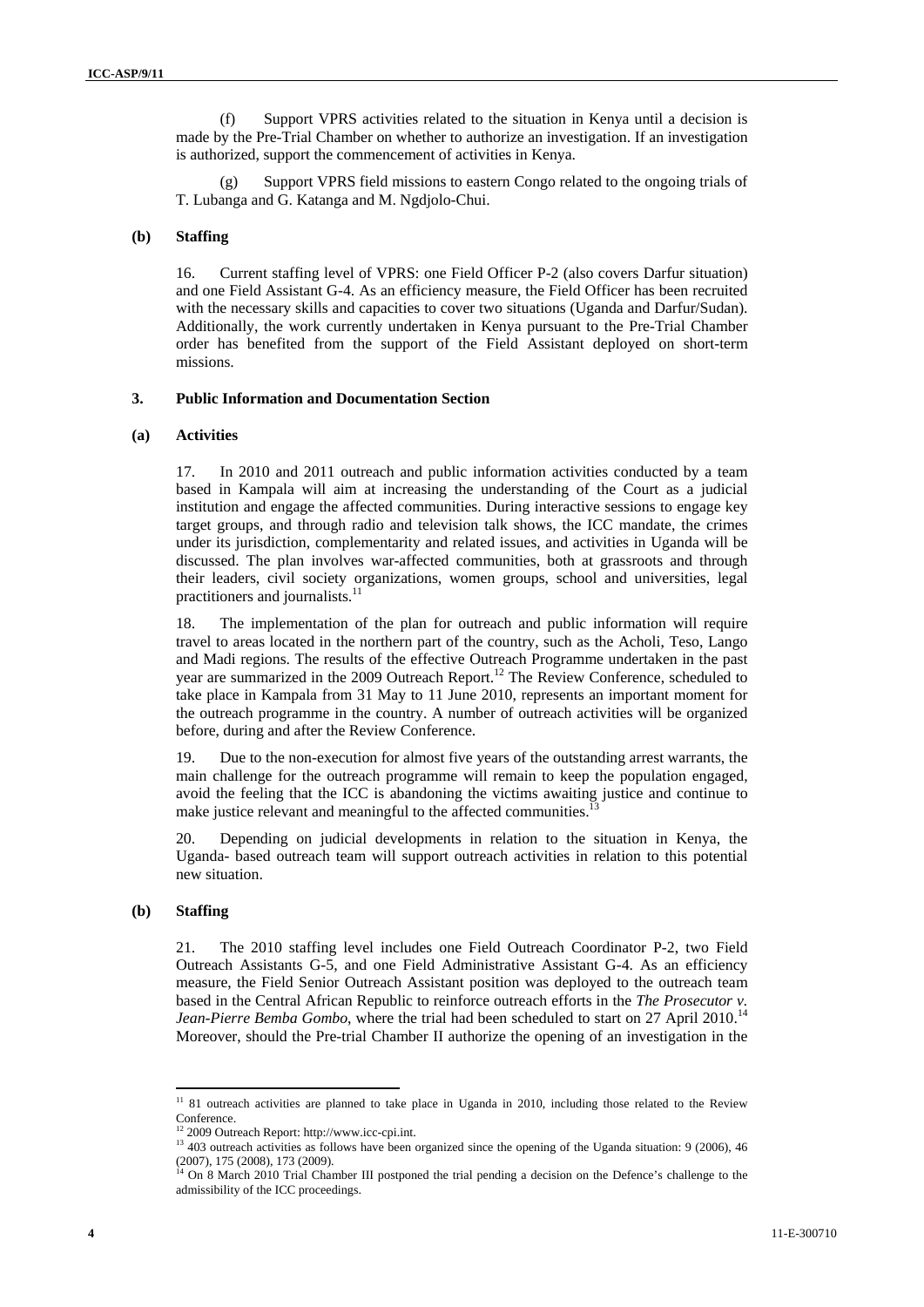situation of Kenya, these staff resources could be used to develop and implement outreach activities in relation to this new situation.

#### **4. Security and Safety Section**

#### **(a) Activities**

22. The field-based staff of the Security and Safety Section will continue to provide security support for all work of all ICC field-based staff, including assistance to missions from Headquarters. This entails: security briefings to incoming missions, direct support as required to missions to the northern part of the country, security risk assessments for specific activities, ongoing monitoring of the security situation and security of the field office; it includes liaising with the national authorities and the United Nations for this purpose.

23. Additionally, during the Review Conference the field-based security staff will support all regular activities and additional side-events organized by the ICC. For the purpose of providing security and safety coordination at the Review Conference site, additional security personnel will be deployed from Headquarters.

#### **(b) Staffing**

24. The model for security staffing in each situation country includes one Professional officer responsible for overall security coordination and managerial oversight of staff and operations; one internationally recruited G6 for each field office, responsible for the security of the field office and direct support to the field activities of other sections; one national staff security assistant (approved for 2010 and currently under recruitment), responsible for routine reporting/administration, staff tracking/security clearance and continuity of security presence in-country. Security staff may also be redeployed, for example to support the Kenya situation.

25. Current staffing situation: one Field Security Officer P-2 (under recruitment), one Security Lieutenant G-6, one national staff Security Assistant (grade to be confirmed). The internationally recruited security staff could also be used to support other situations as required.

#### **5. Trust Fund for Victims**

#### **(a) Activities**

26. One of the main priorities of the Trust Fund for Victims for 2010 is the continued support for 14 ongoing and new projects in northern Uganda and the eastern part of the Democratic Republic of the Congo. Currently, projects with a value of almost €1.1 million are being implemented in this situation and an additional  $\bigoplus$ . 1 million is in the planning phase for implementation in 2010.<sup>15</sup> The Trust Fund for Victims is currently consulting with the Ugandan authorities, civil society and implementing partners to develop a transitional strategy for the next two to three years in Uganda.

#### **(b) Staffing**

 $\overline{a}$ 

27. One Field Programme Office P-3 is stationed in the Kampala Field Office to support the activities of the Trust Fund for Victims. This position will have a regional support function for both Uganda and Kenya. One Field Programme Officer P-3 from Bunia post will be moved to Kampala so that this position can also have a regional position to cover the Democratic Republic of the Congo, Central African Republic and possibly other potential situations.

<sup>&</sup>lt;sup>15</sup> Several missions are expected to be undertaken during 2010, including one mission of the new members of the Board of Directors and participation in the Review Conference in Kampala, as well as 14 monitoring and evaluation missions to northern Uganda and possibly the Democratic Republic of the Congo.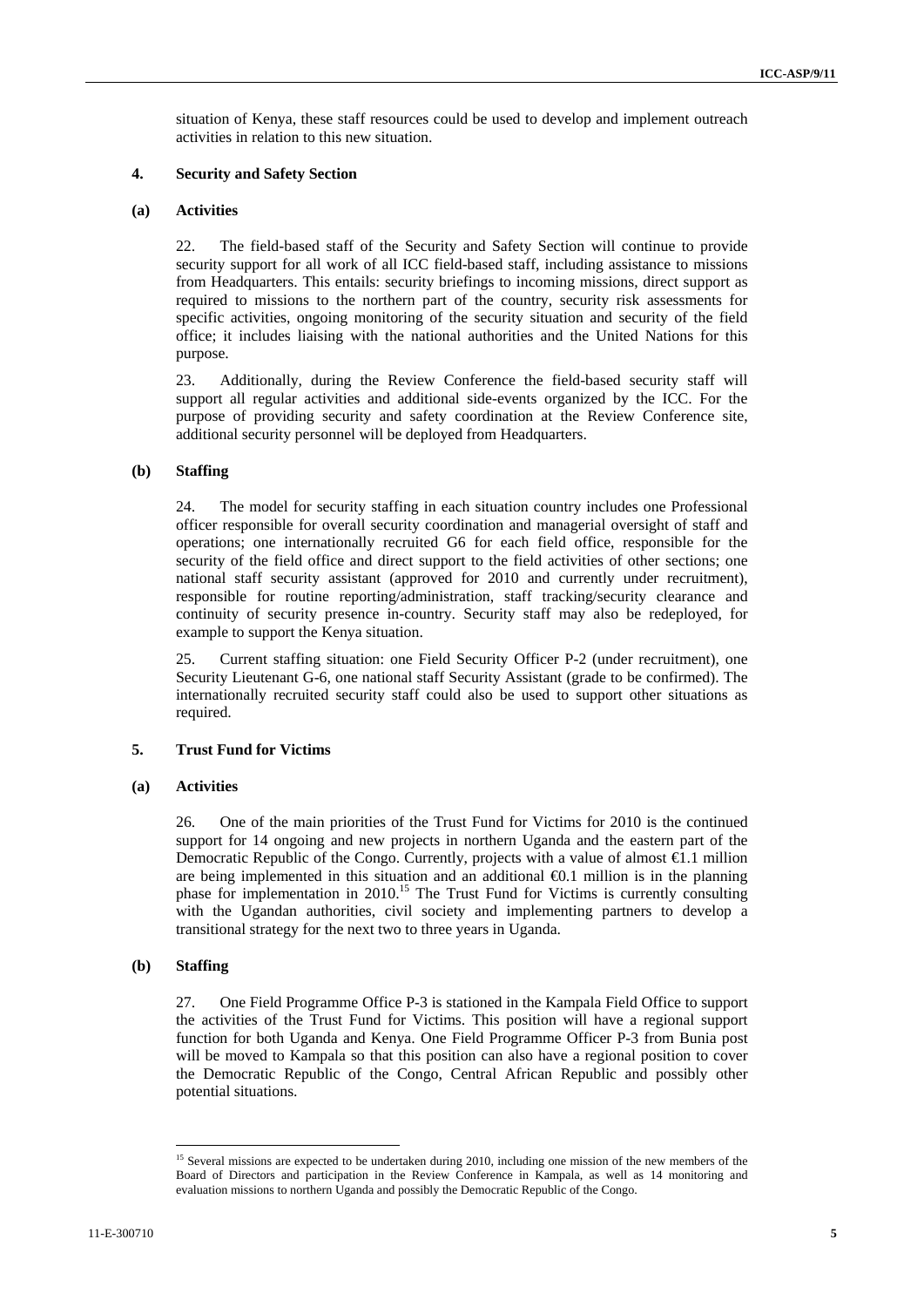### **6. Field Operations Section**

#### **(a) Activities**

28. The Field Operations Section remains key in the provision of administrative and logistic support activities, namely administrative and logistic support to enable the effective and timely implementation of the activities of all field-based staff. Additionally, information technology and medical assistance is provided on a daily basis to office personnel, as well as to staff on mission from Headquarters or in transit to other areas of operation. As the Field Operations Section provides services to all of the above-mentioned sections, organs and bodies (Trust Fund for Victims) any changes in their operational needs will necessarily affect the allocation of that section's resources and their prioritization.

### **(b) Staffing**

29. The current staffing level is the result of the volume and complexity of the activities requiring support. It consists of: one Field Office Manager, one Administrative Assistant G-5, one Senior Driver G-4, four Drivers G-3, one Cleaner G-1, one Paramedic, ICT Field Assistant G-6. Depending on the outcome of Pre-Trial Chamber II's decision in relation to the situation of Kenya, the material and human resources of this section could also be used to support operations outside the country.

## **II. Progress report on the CBF recommendations in relation to redeployments of Kampala field-based staff**

30. In its report on the work of its thirteenth session, the Committee on Budget and Finance recommended that a number of efficiencies can be gained by redeploying three drivers and the VPRS Field Officer, and by not reclassifying the Field Security Officer position.16

31. As explained in the preceding paragraphs, a substantial amount of activities will still continue to be pursued in 2010 and 2011 in Uganda, as well as in connection with other situations where the Court is operationally engaged. The Kampala Field Office is called upon to support these activities and the evolving operational needs of the Court. However, a number of efficiencies have already been achieved through the redeployment of one G5 position of the Office of the Prosecutor and one Field Senior Outreach Assistant to situations of greater need. Furthermore, the specific skills of the VPRS Field Officer ensure the coverage of two situations, namely Uganda and Darfur.

32. Operational needs are the driving factor in the decision–making process related to the form of field operations used to support Court activities outside its Headquarters. A regular review of resources needed to support operational needs in relation to this situation is conducted as part of the budget cycle every year. A careful balance between the driving operational needs, the necessary support resources to be allocated and the risks to be mitigated is always sought. Currently the field staffing of the Field Operations Section is barely sufficient to meet demands. Fewer resources in terms of drives will have a significant impact on the ongoing activities. It may potentially lead to beaches of the established rules on driving hours and the rules and regulations concerning staff heath and welfare. $17$ 

33. As the judicial proceedings unfold<sup>18</sup>, in all situations and cases in which the support of Kampala Field Office is required, the aforementioned evaluations will be undertaken to ascertain the level of support resources needed to implement effectively the Court's mandate. These evaluations will constitute the primary basis for assigning resources according to evolving judicial and operational needs, including redeployments.

 $\overline{a}$ 

<sup>&</sup>lt;sup>16</sup> *Official Records … Eighth session … 2009* (ICC-ASP/8/20), vol. II, part B.2, para. 83. 17 As indicated in the assessment conducted by the Health and Welfare Unit of the Registry in 2009 and 2010 as well as the internal auditor's findings. See also the Surface Transport Manual.(CASD-SOP-180708-004)<sup>18</sup> The situation of Kenya if authorized by the judges.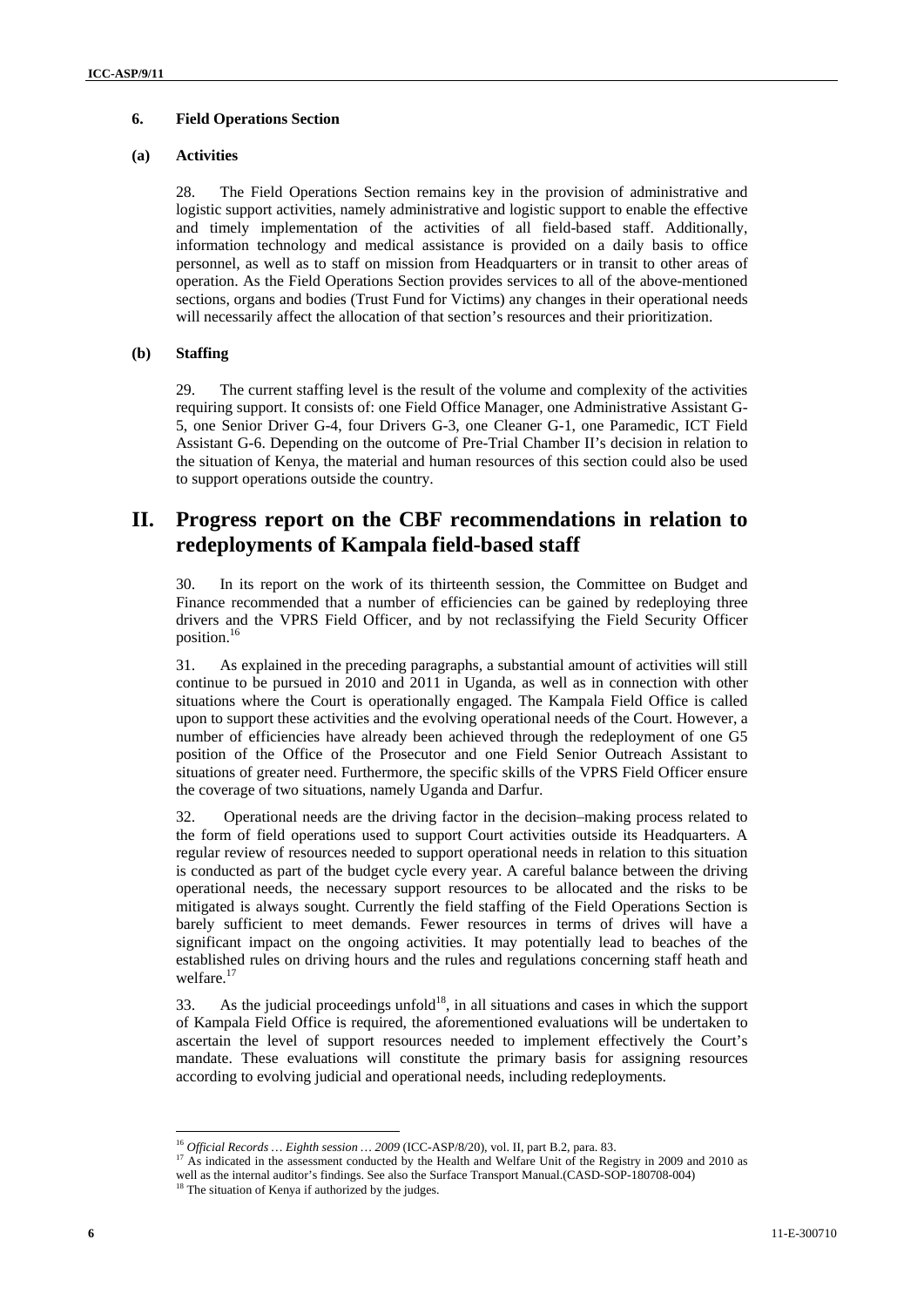## **III. Revision of memoranda of understanding to ensure that they respond to the Court's needs**

34. At its thirteenth session in August 2009, the Committee on Budget and Finance also requested information in relation to revision of the existing memoranda of understanding to ensure that they respond to the Court's needs.<sup>19</sup> The memoranda of understanding (MOU) concluded with situation countries were mainly intended to regulate the legal status, establishment and functioning of the Court in those countries. They are key legal tools to facilitate the proper functioning of the Court, particularly with regard to its needs in the areas of investigations, victim and witness protection, safety and security, and logistical support for its operations. They also ensure that the Court enjoys privileges and immunities as stipulated in the Agreement on Privileges and Immunities of the Court (APIC). The conclusion of MOUs became especially necessary because at the time of their signature, neither situation country had ratified APIC.

35. Accordingly, the majority of the provisions in the existing MOUs replicate APIC. A few of the provisions regarding facilities that can be provided by these countries are limited to communications and possible allocation of land or premises for the Court, all of which are cost-neutral. They are regarded as the minimum that these countries can provide. These provisions are similar to Status of Mission Agreements (SOMA) concluded by the United Nations for peacekeeping operations. Except for security, which is the responsibility of the host State, all other logistical and operational costs are normally borne by the UN under SOMA.

36. Even as the Court negotiated these provisions, it became clear that the situation countries were not in an economic position to provide the Court with the more extensive logistical and material support that the Court could have wished for. The requirements for such support are far beyond the financial capabilities of these States.

37. It should be noted that all situation countries are Least Developed Countries (LDC) struggling to provide basic amenities of life to their own citizens. The expectation that these countries can provide the Court with more than the minimum would only contribute to straining the already straightened financial resources of these countries. While cooperation and assistance to the Court has always been forthcoming from these countries, the Court can never hope to rely on them for other facilities that would significantly reduce its financial burden.

38. Government buildings, where available, would not be up to the required standards or in suitable locations, leaving as the only option the open property market. Where possible, the Court shares premises with the United Nations, and thus benefits from the cost-sharing formula of the UN and its specialized agencies.

 $\overline{a}$ 19 Ibid., para. 81.